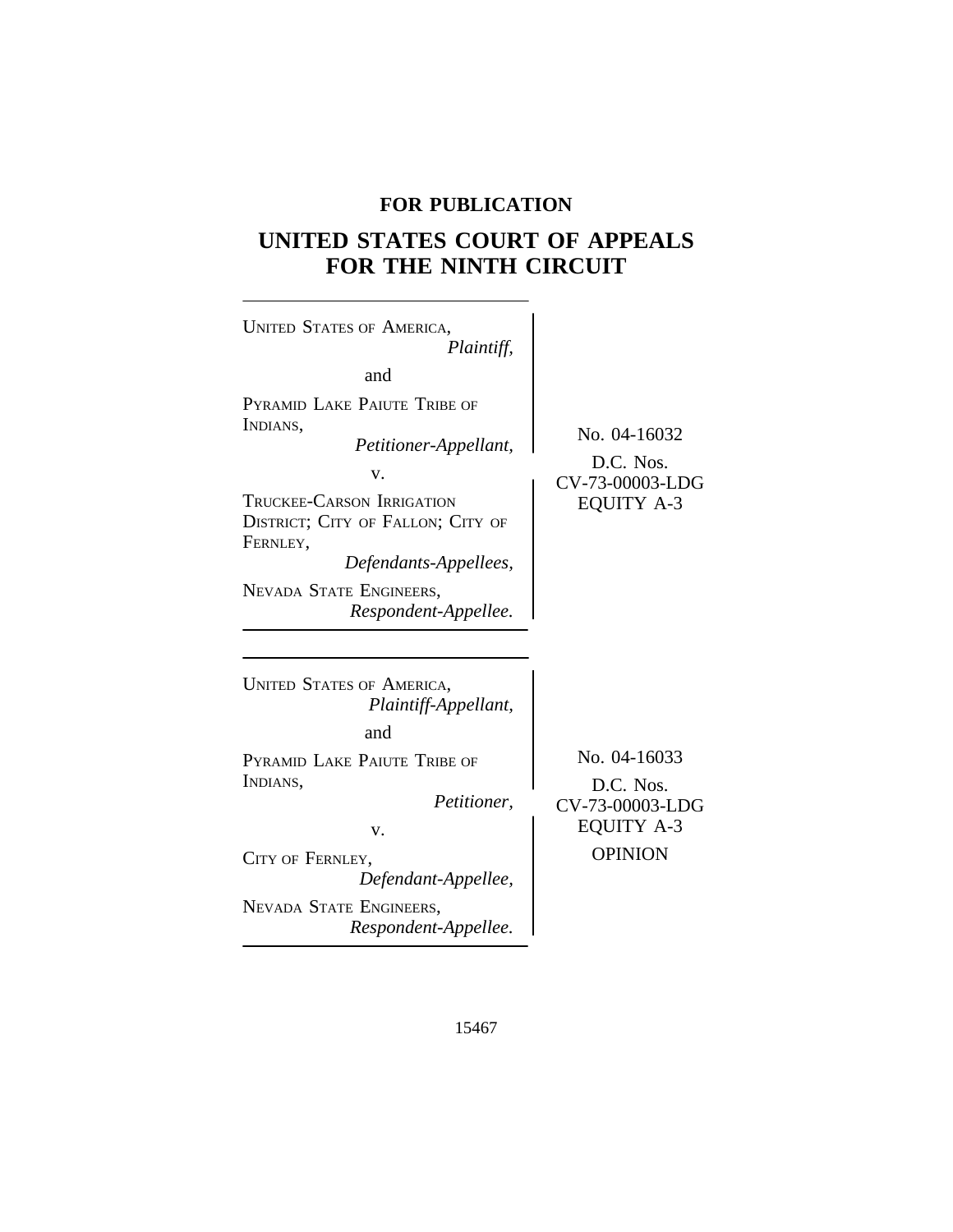Appeal from the United States District Court for the District of Nevada Lloyd D. George, District Judge, Presiding

Argued and Submitted July 7, 2005—San Francisco, California

Filed November 21, 2005

Before: Mary M. Schroeder, Chief Judge, Michael Daly Hawkins and William A. Fletcher, Circuit Judges.

Opinion by Judge William A. Fletcher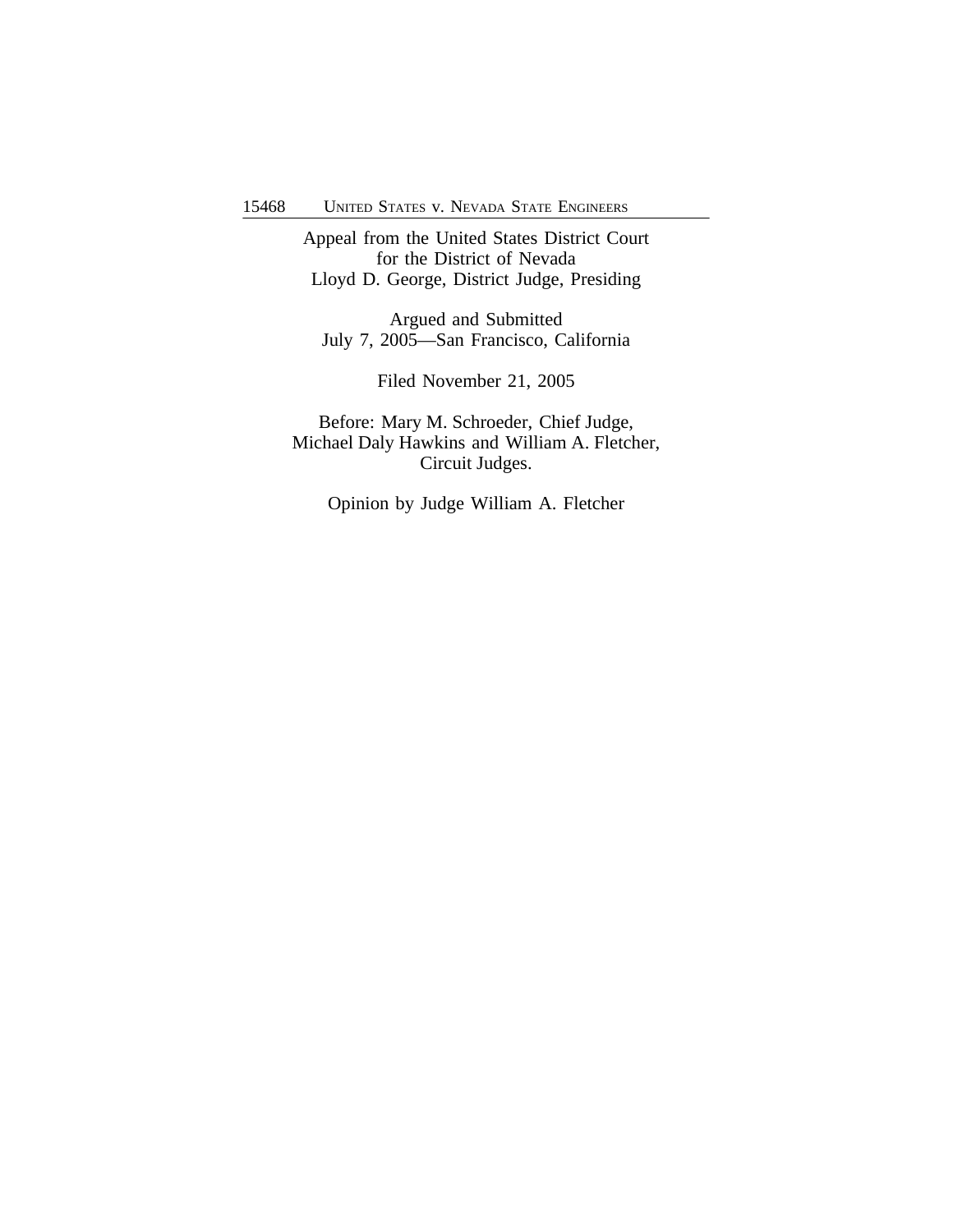## **COUNSEL**

Katherine J. Barton, Fred R. Disheroon, James B. Cooney, U.S. Department of Justice, Washington, D.C.; Stephen M. MacFarlane, U.S. Department of Justice, Sacramento, California, for plaintiff-appellant United States of America.

Robert S. Pelcyger, Fredericks Pelcyger Hester & White, Louisville, Colorado, for petitioner-appellant Pyramid Lake Paiute Tribe of Indians.

Michael J. Van Zandt, McQuaid Bedford & Van Zandt, San Francisco, California, for defendant-appellee Truckee-Carson Irrigation District.

Steve King, Mackedon & McCormick, Fallon, Nevada, for defendant-appellee City of Fallon.

Paul G. Taggart, King & Taggart, Carson City, Nevada, for defendant-appellee City of Fernley.

Michael L. Wolz, Office of the Nevada Attorney General, Carson City, Nevada, for respondent-appellee Nevada State Engineers.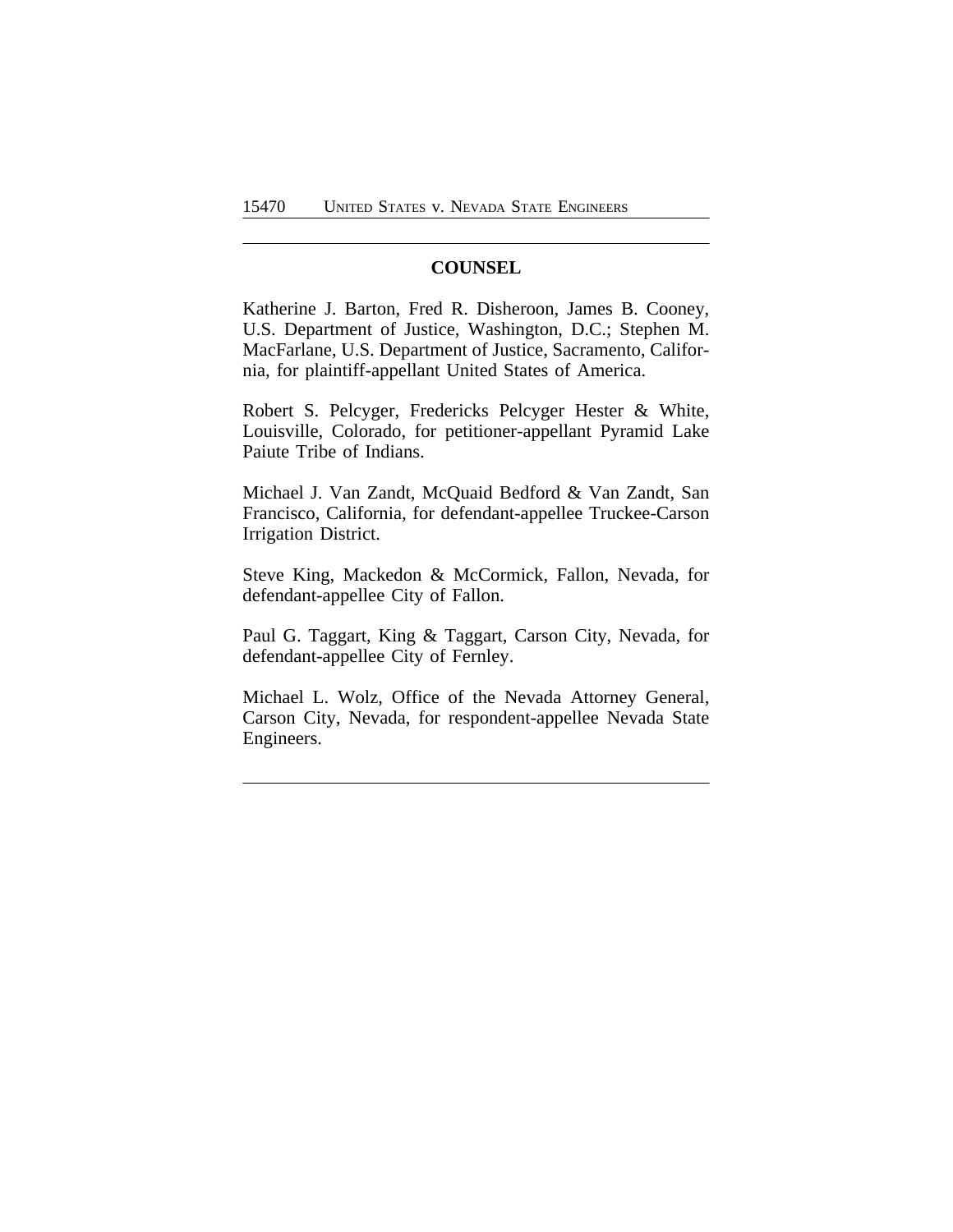#### **OPINION**

#### W. FLETCHER, Circuit Judge:

This appeal arises from efforts by the Pyramid Lake Paiute Tribe of Indians to apply some of its Truckee River water rights, as established under a 1944 federal court decree, to instream use rather than irrigation. The district court held that the Tribe was entitled to change the use of the water rights, but was not entitled to apply the transportation loss portion of the rights. We affirm.

#### I. Background

The Truckee River originates in California, flows into Nevada, and terminates in Pyramid Lake. The lake is the principal natural feature of the Pyramid Lake Reservation. Acting under authority granted to it by the Reclamation Act of 1902, 32 Stat. § 388, the federal government initiated the Newlands Reclamation Project to divert water for irrigation from the Truckee and Carson Rivers. Because private landowners and the Indians of the Pyramid Lake Indian Reservation held preexisting water rights, the United States brought suit in federal district court in 1913 to quiet title to all water rights in the project area. More than thirty years later, the federal district court in Nevada entered a final decree adjudicating water rights in the Truckee Division of the project. *United States v. Orr Water Ditch Co.*, Equity No. A-3 (D. Nev. 1944). Known as the *Orr Ditch* Decree, it allows owners of water rights to change the "place, means, manner or purpose of use of the waters to which [the owner is] so entitled," as long as they do so "in the manner provided by law."

The Pyramid Lake Paiute Tribe of Indians and the United States, as trustee for the Tribe, sought in 2001 to make temporary changes to two water rights provided by the decree, Claim Nos. 1 and 2. They sought to change the use of water formerly used for irrigation of Indian lands so that it would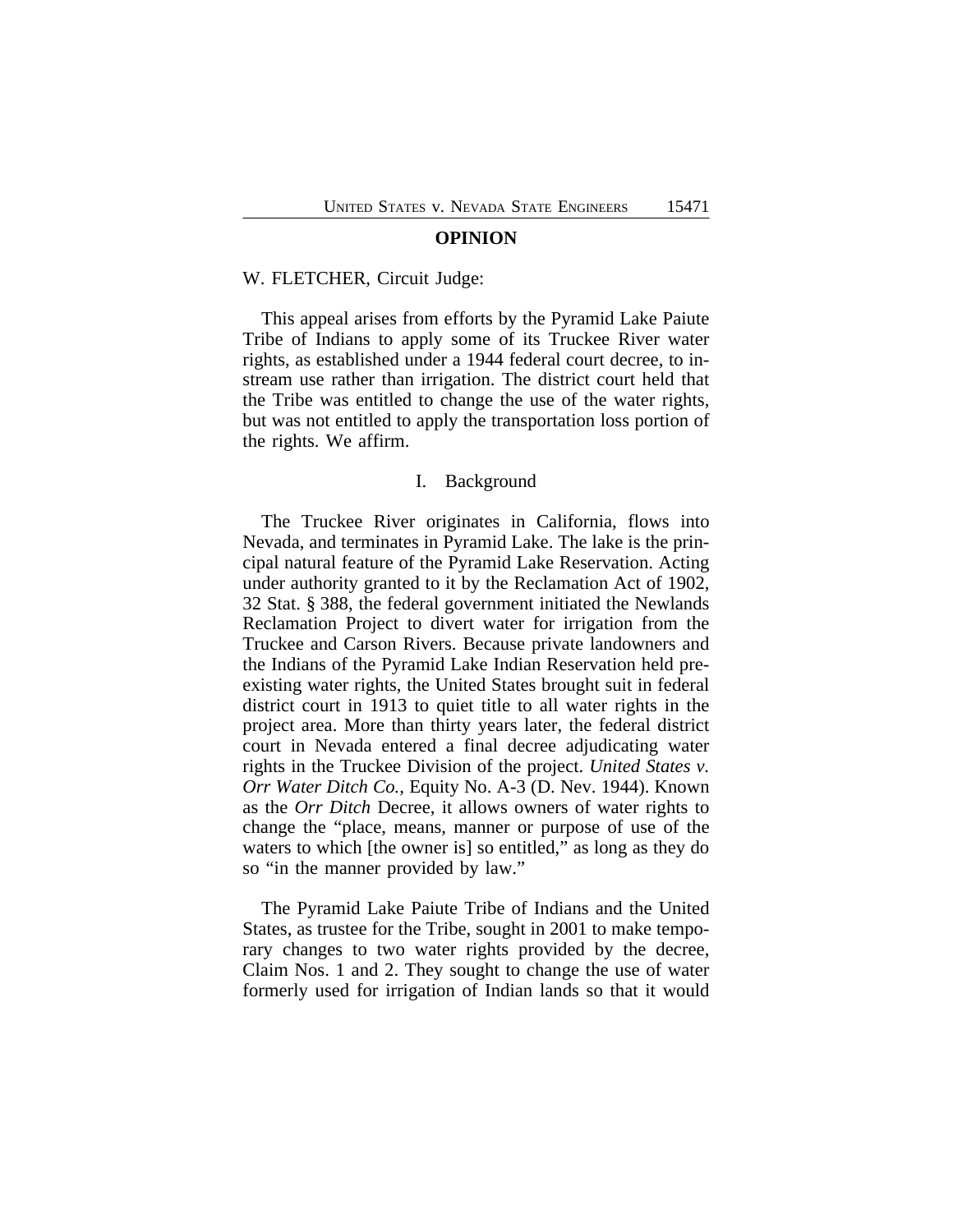flow unimpeded into Pyramid Lake, where it would help preserve the Tribe's fishery. Following the procedures specified in the *Orr Ditch* Decree, the Tribe and the United States applied to the Nevada State Engineer for an initial adjudication. On December 6, 2002, the Engineer issued a ruling granting the applications in part. The Engineer allowed the Tribe to transfer the majority of the acre-feet it had requested to fishery use (approximately 85 percent of its request under Claim No. 1, and approximately 73 percent of its request under Claim No. 2), but did not allow the Tribe to transfer the remaining portion of the claims. These remaining portions were transportation losses which, in the view of the Engineer, could not be transferred to a use that did not entail such losses.

In January 2003, the City of Fallon and the Truckee-Carson Irrigation District appealed the State Engineer's ruling to federal district court. In their appeal, the City of Fallon and the Irrigation District invoked Nev. Rev. Stat. § 533.450(5), which allows a party to obtain an automatic stay of the State Engineer's ruling on a change application upon timely request and the posting of a bond. The district court issued the requested stay. The United States and the Tribe appealed, objecting that the Federal Rules of Civil Procedure, rather than the Nevada water law statute, should apply. We affirmed, holding that the stay procedure was an inseparable part of the Nevada water code and was thus applicable to proceedings under the decree. *United States v. Orr Water Ditch Co.*, 391 F.3d 1077 (9th Cir. 2004), *amended by* 400 F.3d 1117 (9th Cir. 2005).

On March 9, 2004, the district court decided the merits of the underlying appeal from the State Engineer's ruling. *See United States v. Orr Water Ditch Co.*, 309 F. Supp. 2d 1245 (D. Nev. 2004). The district court largely affirmed the Engineer, upholding his decision that the Tribe is entitled to transfer its water rights under Claim Nos. 1 and 2 from irrigation to in-stream use in furtherance of its fishery in Pyramid Lake.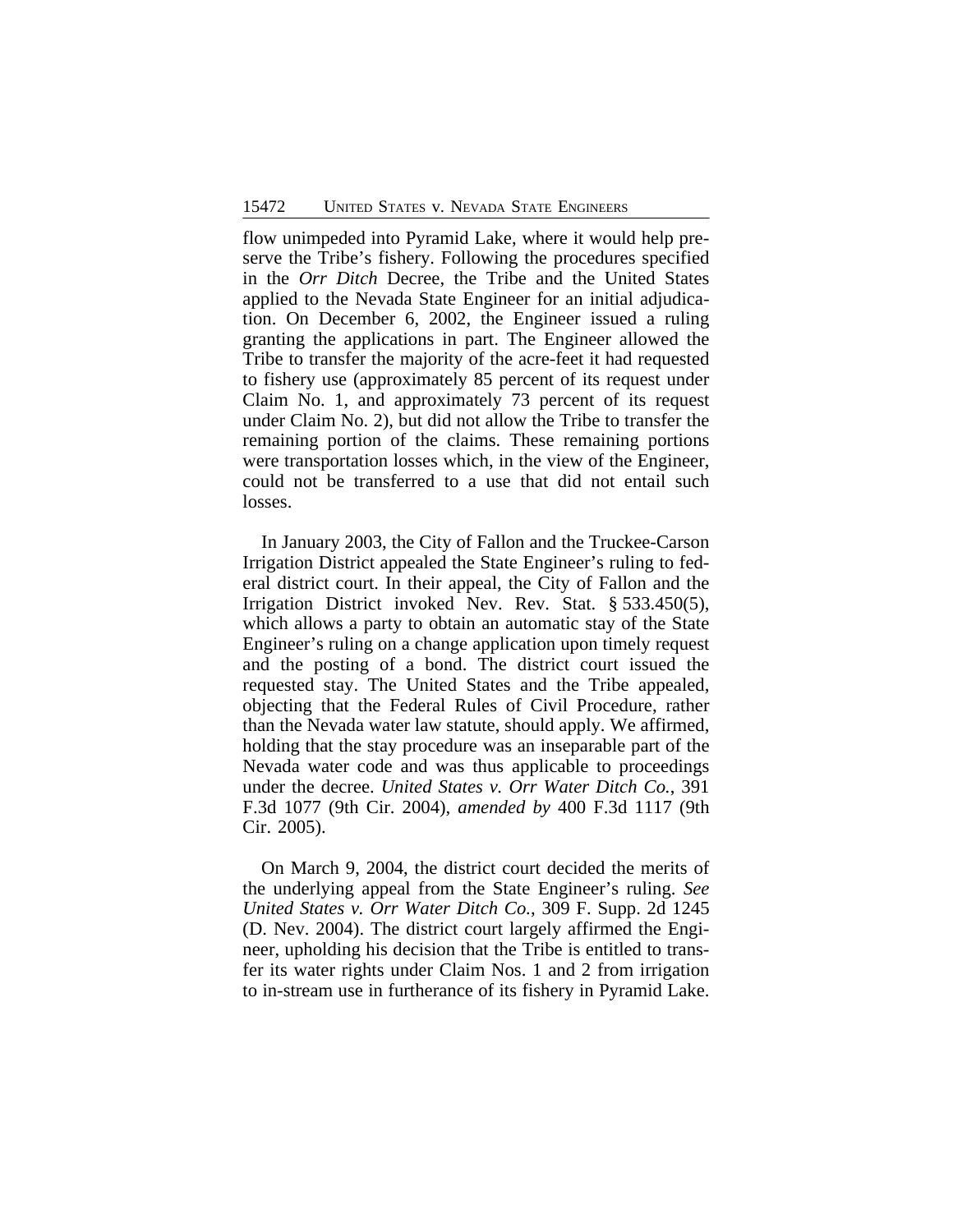Parties on both sides appealed. This court dismissed the appeal of the Irrigation District pursuant to a stipulation of the parties. All that remains is the appeal by the Tribe and the United States.

#### II. Mootness

**[1]** The period encompassed by the temporary transfer in this case ended in November 2004, but the question at issue in this appeal will almost certainly arise again. As we noted in *Orr Water Ditch*, 391 F.3d at 1080, the United States and the Tribe are "repeat players" who have stated that they intend to file virtually identical temporary transfer applications in the future. Temporary transfer applications may involve changes in water use that are of brief duration such that the period will inevitably expire before any appeal can be heard. Thus, for reasons similar to those stated in our previous opinion, this case falls into the exception to mootness for cases " 'capable of repetition, yet evading review.' " *See id.* at 1080-81 (quoting *S. Pac. Terminal Co. v. Interstate Commerce Comm'n*, 219 U.S. 498, 515 (1911)).

#### III. Standard of Review

In proceedings under the *Orr Ditch* Decree, we review the State Engineer's factual determinations to see if they are "supported by substantial evidence." *United States v. Alpine Land & Reservoir Co*., 291 F.3d 1062, 1071 (9th Cir. 2001). We uphold the State Engineer's legal conclusions as long as they are not contrary to law. *Id.* Although we consider the State Engineer's interpretations of Nevada statutes "persuasive," they are not controlling. *United States v. Orr Water Ditch Co.*, 256 F.3d 935, 945 (9th Cir. 2001). We review *de novo* the district court's conclusions of law. *Id.*

#### IV. Discussion

**[2]** The only question squarely presented in this appeal is whether the Tribe may transfer the transportation-loss compo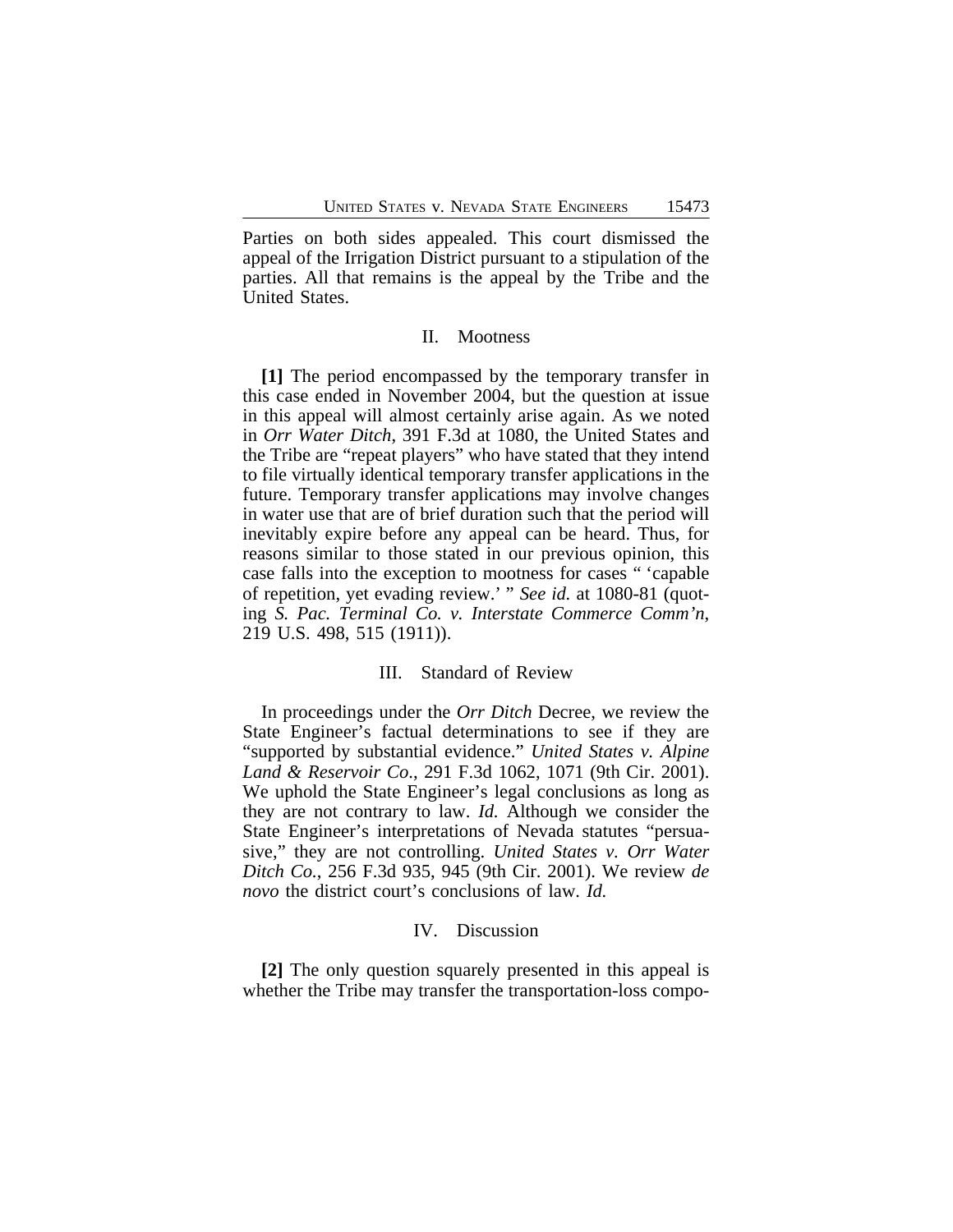nent of its decreed water rights under Claim Nos. 1 and 2. Under the *Orr Ditch* Decree, the Tribe is entitled under Claim No. 1 to a maximum of 14,742 acre-feet of water per year to irrigate 3,130 acres of Reservation bottom lands. It is entitled under Claim No. 2 to a maximum of "one-fortieth of one cubic foot per second." This equals a maximum of 15,344.55 acre-feet of water per year to irrigate 2,745 acres of Reservation bench lands. *Orr Water Ditch*, 309 F. Supp. 2d at 1247. These maximum figures include an estimated amount of water that will be lost in the process of transporting the water from the river to the irrigated land.

The Decree specifically provides as to Claim No. 1 that its allocations are based on "an estimated transportation loss of fifteen percent." It further provides that the maximum amount of "water . . . *diverted* shall not exceed 4.71 acre feet per year for the aggregate number of acres . . . irrigated," while "the amount of water *applied to the land* shall not exceed four acre feet per year for the aggregate number of acres . . . irrigated." (Emphasis added.) The Decree provides as to Claim No. 2 that the maximum amount to be "diverted" from the river is 5.59 acre-feet per acre per year, and the maximum amount to be "applied to the lands," after taking into account transportation loss, is 4.1 acre-feet per acre per year.

**[3]** The Decree's "general provisions" similarly state that the maximum total allocation of water, described above, is based upon an estimate of transportation loss. It explains that the allocation may be modified depending on actual transportation loss:

If it shall appear at any time in regard to the actual use and need of water for irrigation that the amount hereinbefore estimated and allowed to be diverted from the river or stream into any ditch or canal is not sufficient after transportation loss to deliver to the land the flow allowed by this decree for application to the land, the allowance or flow as fixed by this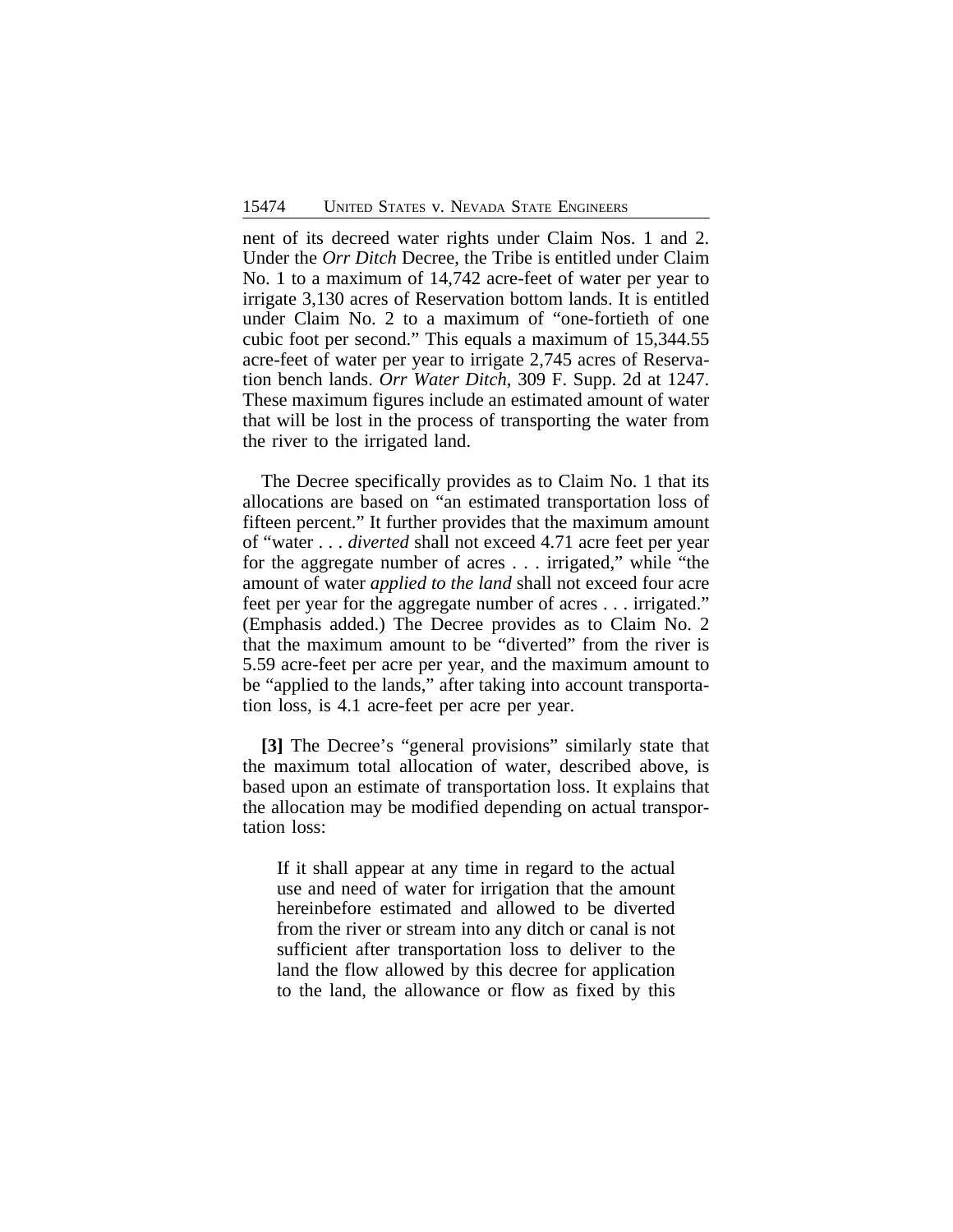decree for application to the land shall control, and there may, and hereby is allowed to be diverted from the stream a larger amount than the amount hereinbefore estimated for diversion from the stream, to the extent necessary to supply to the land, after actual transportation loss, the flow of water allowed by this decree for application to the land. Whether more or less than the amount hereinbefore estimated for diversion from the stream by any ditch, the quantity of water diverted for irrigation shall in every case be only such an amount as will supply to the land, after actual transportation loss, the amount of water allowed by this decree for application to the land and the quantity needed for irrigation thereof.

Thus, the constant maximum amount established by the Decree is the "amount of water allocated by this decree for application to the land." In addition to this amount, the Decree accounts for transportation loss by allowing an additional "amount . . . estimated for diversion," such that the water applied to the land remains constant after taking into account transportation loss. This additional amount may be adjusted up or down based on actual conditions.

The estimates for transportation loss in the *Orr Ditch* Decree are based on the assumption that the water will be used for irrigation. Water rights holders under the Decree are not, however, restricted to that use. Instead, they are permitted to change the use of their water rights, subject to the requirement that the change is accomplished "without injury to the rights of other persons whose rights are fixed by this decree." **1** Under the Decree, the baseline for the determination of injury

<sup>&</sup>lt;sup>1</sup>The district court held that irrigation and in-stream uses were both "primary purposes." It did not reach the question of whether the Tribe was entitled to transfer its use from irrigation not merely to another "primary purpose" but to "any lawful purpose." 309 F. Supp. 2d at 1253. We also do not reach that question.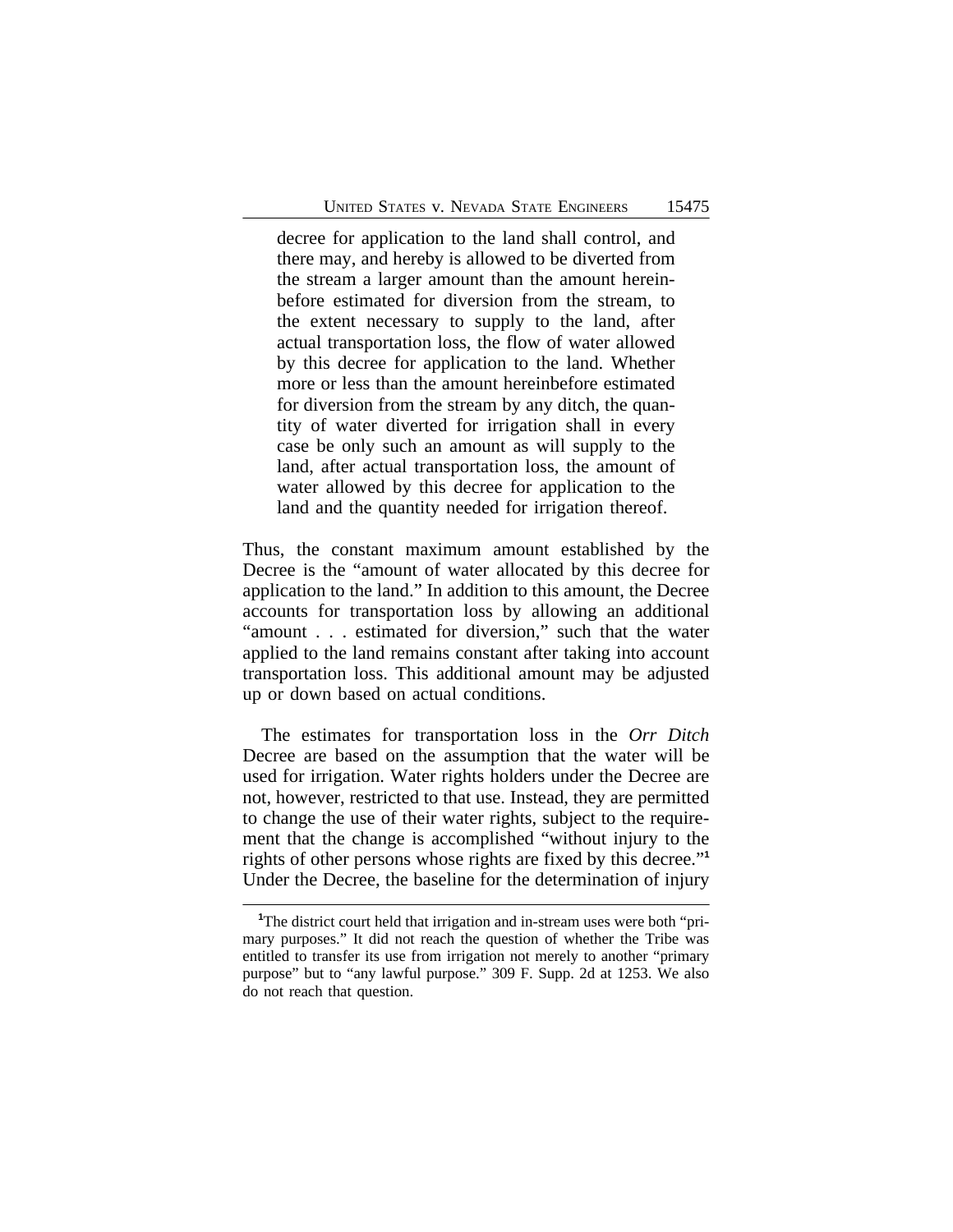to junior appropriators is the conditions that existed at the time of their initial appropriation. Notwithstanding this right, however, the Tribe is entitled to use the total amount to which it is entitled under the Decree, regardless of whether it has historically put the water to beneficial use. *See United States v. Adair*, 723 F.2d 1394, 1406 n.11 (9th Cir. 1983) (declaring that "reserved water rights are established by reference to the purpose of the reservation rather than any actual beneficial use of water").

In this case, the Tribe applied to transfer temporarily the place and manner of use of 9,941 acre feet per year of Claim No. 1 and the entirety of Claim No. 2 (15,344.55 acre feet per year) from irrigation to in-stream fishery use. The State Engineer allowed the transfer of 8,420 acre-feet for Claim No. 1, and 11,254.5 acre-feet for Claim No. 2. These figures represent the amount of water the decree allows for actual application to the land. They exclude the amount allocated to transportation loss.

Both the State Engineer and the district court refer to the portion of the water right actually delivered to the land as the "water duty." *Compare United States v. Alpine Land & Reservoir Co.*, 697 F.2d 851, 854 (9th Cir. 1983). In holding that the Tribe is entitled to transfer only the "water duty" component of its *Orr Ditch* rights to an in-stream fishery use, the State Engineer did not resolve the issue of whether the Tribe's water rights under the *Orr Ditch* Decree included the water allocated to transportation loss. Instead, the Engineer relied on the Decree's "no injury" provision, finding that there would be a "potential of impact to storage and consequently injury to other water right holders" **2** if the transportation loss amount

**<sup>2</sup>**Appellants dispute this finding. Appellants acknowledge that, in general, the "no injury" rule would preclude the transfer of transportation losses to other uses because it would reduce the return flows to the Truckee River. However, in this case, they argue, there are no downstream users from the place of diversion of the Tribe's water right who would receive return flows from the Tribe's use of water for irrigation. Because we do not decide the case on this ground, we need not resolve this issue.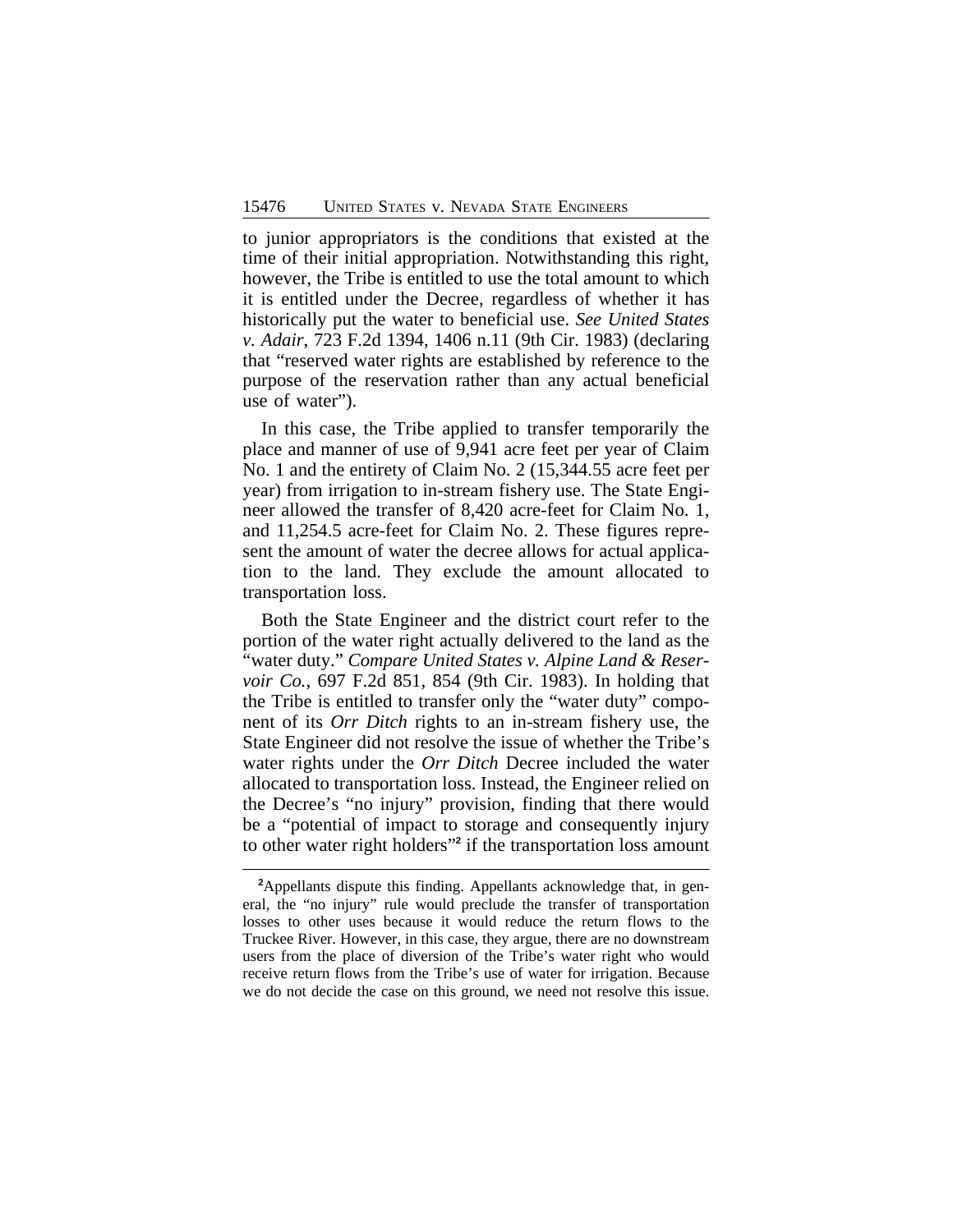were to be included, and that, because the transfer application was for one year only, the Tribe would not be harmed by temporarily denying it the transportation loss amount. The State Engineer noted that this ruling was "not prejudicial to consideration of the issue on future applications."

The district court affirmed the State Engineer's ruling on a different ground. The court noted that the Decree's General Provisions provide that the amount allocated to transportation loss is only an "estimated" one, which can be increased or decreased as conditions demand. The court thus reasoned that under the Decree the Tribe is entitled not to the total amount of water it is entitled to divert, but only to the maximum amount of water it is permitted to apply to the land. *Orr Water Ditch*, 309 F. Supp. 2d at 1256.

Appellants argue that the Tribe is entitled to the transportation loss water based on the language in Claim No. 1 providing that, for irrigation of the Pyramid Lake reservation, the United States is "entitled and allowed to divert . . . an amount not exceeding 14,742 acre feet of water in any calendar year." They also base their argument on similar language in Claim No. 2 providing that the United States "is hereby and will be allowed to divert water . . . to the amount of one-fortieth of one cubic foot per second." This language, they argue, creates an unqualified entitlement to divert water up to the overall maximum. As discussed above, however, this entitlement is modified by the requirement that the amount applied to the land not exceed four acre-feet per acre for Claim No. 1 and 4.1 acre-feet per acre for Claim No. 2.

**[4]** We disagree with Appellants (and agree with the district court). The specific provisions of Claim Nos. 1 and 2 set forth maximums both for water that may be diverted and for water that may be applied to the land. The General Provisions cited above further clarify that the maximum diversion allowances are merely "estimated," and that if they are either overly generous or insufficient in light of actual transportation losses, "the allowance or flow as fixed by this decree for application to the land shall control." Thus, under the Decree, if the Tribe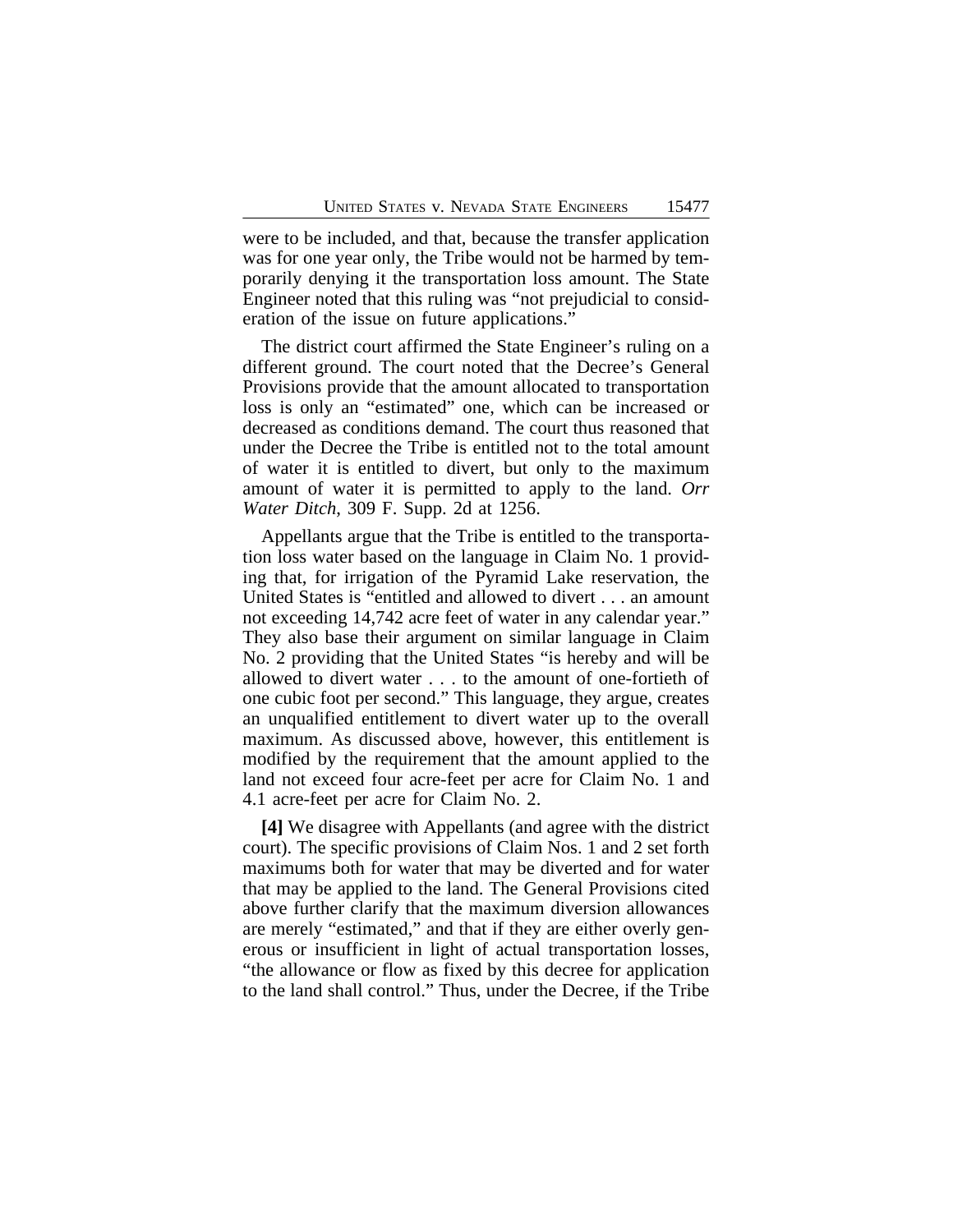incurs a smaller transportation loss than the decree's estimates allow, the Tribe does not gain the right to apply the unused portion of the transportation loss to the land. Conversely, if transportation losses are greater than the Decree's estimates, the Tribe is not required to reduce the amount of water it applies to the land; instead, it may increase the amount of water it diverts. That is, the amount of water to which the Tribe is entitled for transportation loss fluctuates depending on real-world conditions, while the amount of water the Tribe may use to apply to the land remains constant.

**[5]** The Tribe's transportation loss right is thus inseparable from the actual conditions of irrigation. In consequence, if we were to agree with the Tribe that it is entitled to transfer to instream use the water allocated to transportation loss for irrigation, we would have to direct the State Engineer to make a year-by-year assessment of how much water, under current weather and soil conditions, would actually be lost if the Tribe used its water right to irrigate its lands rather than to support its fishery. Such a rule would be difficult to administer and would create considerable uncertainty. Moreover, because such a rule would require the State Engineer to apply beneficial use principles in estimating the amount of water that would reasonably be lost from year to year, it would also be in tension with our general approach to the Tribe's water rights under the Decree, under which we do not subject the Tribe's rights to any beneficial use requirement. We think it unlikely that such a result is contemplated by the *Orr Ditch* Decree.

In part because the transportation loss amount changes from year to year, the Water Master responsible for administering the Decree has taken the position that the transportation loss component is not transferrable. Before the State Engineer, the Water Master testified that, in his judgment, the water available to the Tribe for transfer was "the duty as allocated, the water times the number of acres, so it would be the amount of water that's actually decreed for use and I do not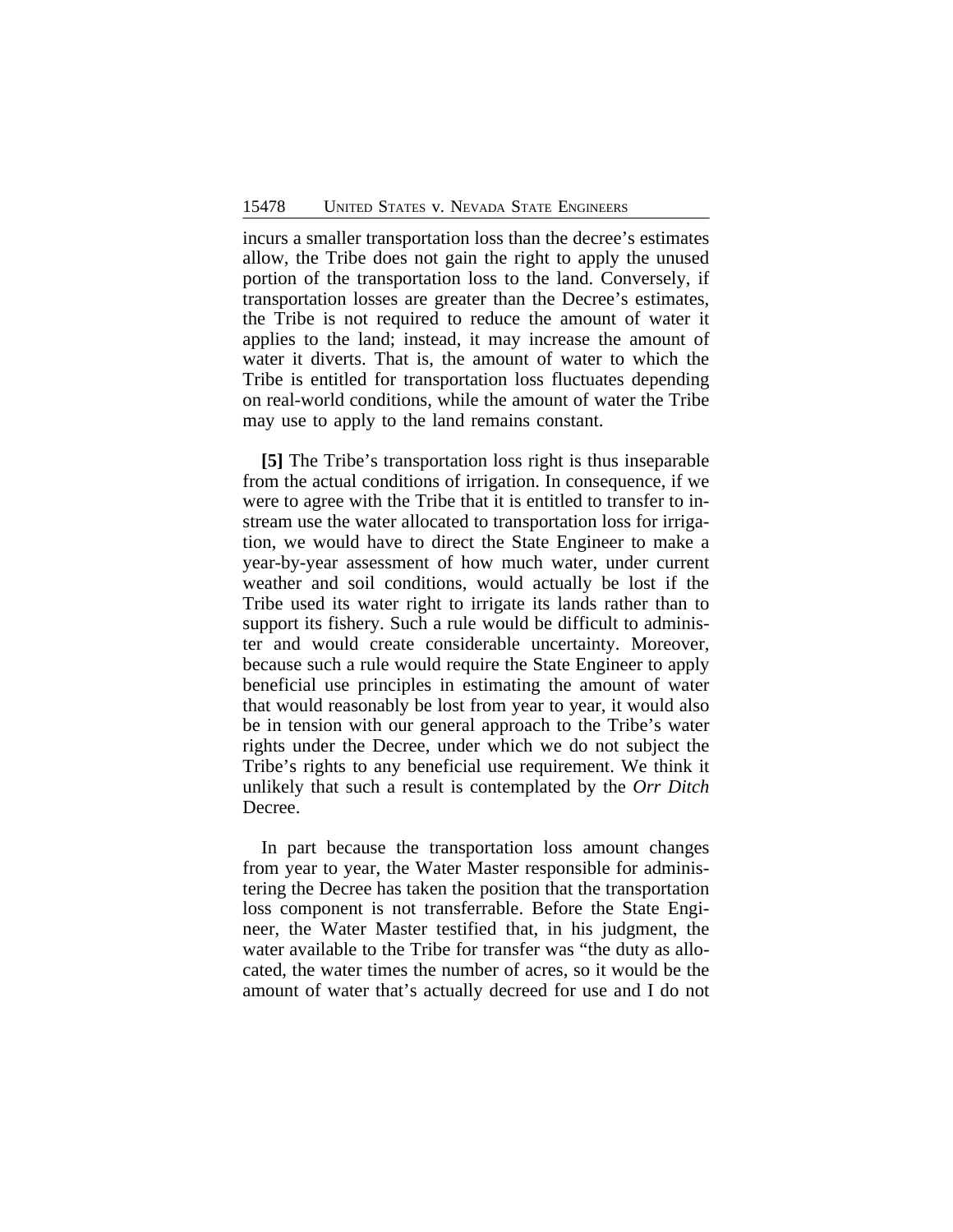believe that the loss in the various canals would be subject to transfer." The Water Master based this opinion on the variability of the transportation loss "from ditch to ditch based on the length of the ditch, et cetera," and his understanding that in the past "the State Engineer . . . when they've made transfers has [not] allowed for the loss." The Water Master thus also construed the Decree as limiting the Tribe's entitlement to the amount of water decreed for application to the land, supplemented by transportation losses only to the degree that such losses are actually incurred.

**[6]** This understanding is also supported by explicit provisions in the *Alpine Land* Decree, an adjudication of water rights in the Carson River portion of the Newlands Project*. See United States v. Alpine Land & Reservoir Co*., 503 F. Supp. 877 (D. Nev. 1980), *modified by* 697 F.2d 851 (9th Cir. 1983). Because the *Alpine Land* and the *Orr Ditch* decrees concern the same reclamation project, we have often used interpretations of one to construe the other. *See*, *e.g., Orr Water Ditch*, 391 F.3d at 1081; *United States v. Alpine Land & Reservoir Co.*, 341 F.3d 1172, 1180 (9th Cir. 2002). We find it significant that the Administrative Provisions of the *Alpine Land* Decree explicitly exclude transportation loss amounts from the water right that may be transferred, providing that "[c]hange of manner of use applications from use for irrigation to any other use and changes in place of use applications shall be allowed only for the *net consumptive use* of the water right as determined by this decree." (Emphasis added.)

**[7]** At oral argument, Appellants contended that the absence of such an explicit provision in the *Orr Ditch* Decree could be construed to suggest that change applications under that Decree are *not* similarly limited to consumptive use. However, because the *Orr Ditch* Decree clearly limits the water right to the amount allocated for consumptive use plus *actual* transportation loss, Appellants' interpretation is implausible. Instead, we think it more likely that the *Alpine*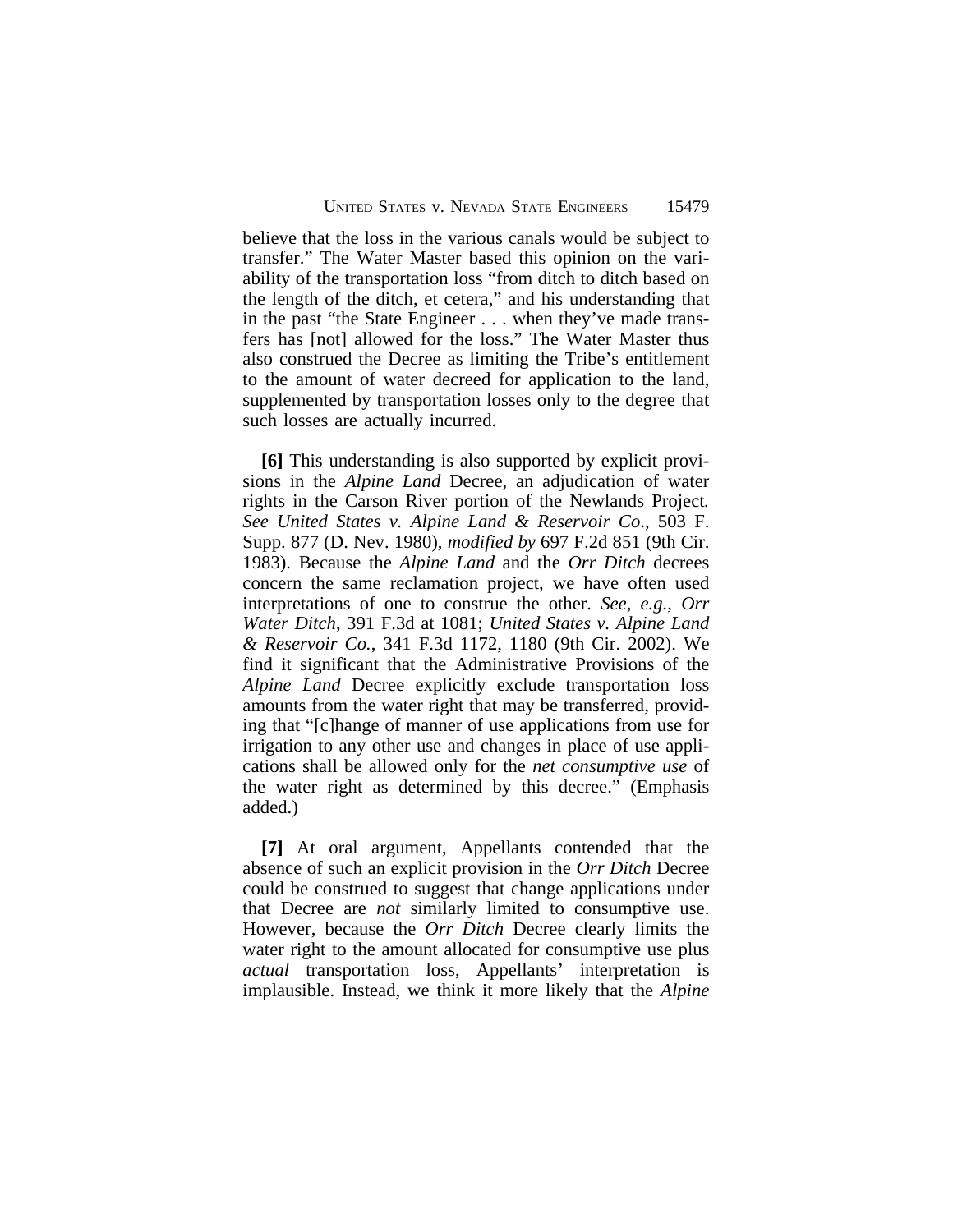*Land* Decree simply makes explicit what the *Orr Ditch* Decree assumes — that the transportation loss component of the right becomes irrelevant when water is transferred to a use that does not involve transportation loss. We note that a Supreme Court decree adjudicating water rights in western states has also taken this approach. *See Arizona v. California*, 439 U.S. 419, 422 (1979) (decree establishing priority of use of Colorado River water providing that if water was used for non-consumptive purposes, the amount used could not "exceed the consumptive use that would have resulted" if the water had been used for irrigation). By contrast, Appellants have not pointed to any cases or decrees clearly allowing transfer of transportation loss allocations to uses that do not incur any actual transportation loss.

Appellants' final argument is that the rules for adjusting transportation loss in the General Provisions of the Decree are intended only to restate the "no injury" rule as it applies to junior appropriators, whose rights are limited by the amount of water that is put to beneficial use. A junior appropriator who wishes to transfer an irrigation right may only transfer the portion of her right that, historically, she has beneficially used, including only the amount actually incurred in transportation loss. If she uses less than the total granted to her under the Decree, she cannot increase her use to the total without being found to have injured other users. Appellants argue that the Tribe, by contrast, is not a junior appropriator and is not subject to the beneficial use requirement; therefore, this portion of the Decree does not apply to it.

The terms of the General Provisions contain none of the limitations Appellants seek to read into them. The transportation loss provision is not limited to junior appropriators. Instead, the provision states that "in *every* case" the maximum quantity of water to be used is limited to "the amount of water allowed by this decree for application to the land." (Emphasis added). It is true, as Appellants argue, that this part of the Decree speaks in terms of irrigation use and does not specifi